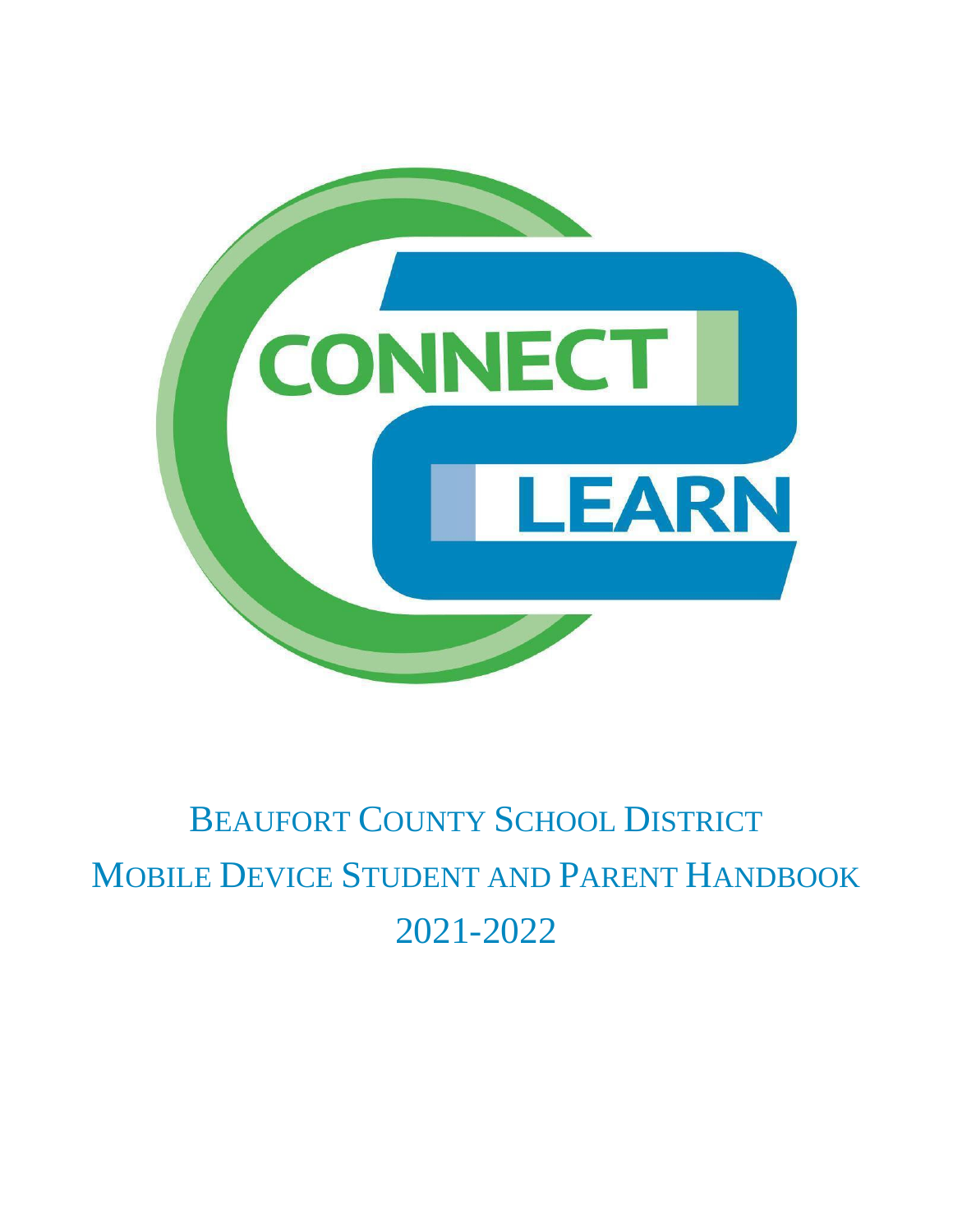# **TABLE OF CONTENTS**

| <b>Connect2Learn Overview Connect2Learn Overview</b>                                                                                                                                                                                 | 3              |
|--------------------------------------------------------------------------------------------------------------------------------------------------------------------------------------------------------------------------------------|----------------|
| Receiving a Mobile Device <b>Example 2018</b> 2019 12:00 AM 2019 12:00 2019 12:00 AM 2019 12:00 2019 12:00 2019 12:00                                                                                                                | $\overline{3}$ |
| Returning a Mobile Device <b>Executive Contract Contract Contract Contract Contract Contract Contract Contract Contract Contract Contract Contract Contract Contract Contract Contract Contract Contract Contract Contract Contr</b> | 3              |
|                                                                                                                                                                                                                                      | 3              |
| General Care of the Mobile Device Contract of the Mobile Device                                                                                                                                                                      | $\overline{3}$ |
| Security of the Mobile Device                                                                                                                                                                                                        | 4              |
| <u>General Use of the Mobile Device Change and School and School and School and School and School and School and School and School and School and School and School and School and School and School and School and School and S</u> | 4              |
| Damage, Loss, and Theft <b>Exercise 2018</b> and The Exercise 2018 and The Exercise 2018 and The Exercise 2018 and The Exercise 2018 and The Exercise 2018 and The Exercise 2018 and The Exercise 2018 and The Exercise 2018 and Th  | 4              |
| <b>Student Expectations for Responsible and Ethical Use</b>                                                                                                                                                                          | 6              |
| Violations of this Policy and The Policy and The Policy and The Policy and The Policy and The Policy and The Policy                                                                                                                  |                |
| Parent/Guardian Expectations 2007 2007 2008 2009 2010 2010 2011 2012 2013 2014 2015 2016 2017 2018 2019 2019 20                                                                                                                      |                |
| Title <b>Example 2018</b> The Contract of the Contract of the Contract of the Contract of the Contract of the Contract of the Contract of the Contract of the Contract of the Contract of the Contract of the Contract of the Contr  |                |
| Repossession <b>Exercísion Exercísion Exercísion Exercísion Exercísion Exercísion Exercísion Exercísion</b>                                                                                                                          |                |
| Appropriation Appropriation Appropriation Appropriation Appropriation Appropriation Appropriation Appropriation                                                                                                                      |                |
| Modification to Program                                                                                                                                                                                                              |                |
| Internet Access/Filtering Theorem and Theorem and Theorem and Theorem and Theorem and Theorem and Theorem and Theorem and Theorem and Theorem and Theorem and Theorem and Theorem and Theorem and Theorem and Theorem and Theo       | 8              |
| <b>Limitation of Liability Exercísies Exercísies Exercísies Exercísies Exercísies</b>                                                                                                                                                | 8              |
| <b>Appendix A: Technology Usage Fee</b> Appendix A: Technology Usage Fee                                                                                                                                                             | 9              |
| <b>Appendix B: Replacement Pricing Service Services Appendix B: Replacement Pricing Service Services Services Services</b>                                                                                                           | <b>10</b>      |
| <b>Appendix C: Low-Cost Internet Programs</b>                                                                                                                                                                                        | 11             |
| Appendix D: Mobile Device Agreement Form                                                                                                                                                                                             | 12             |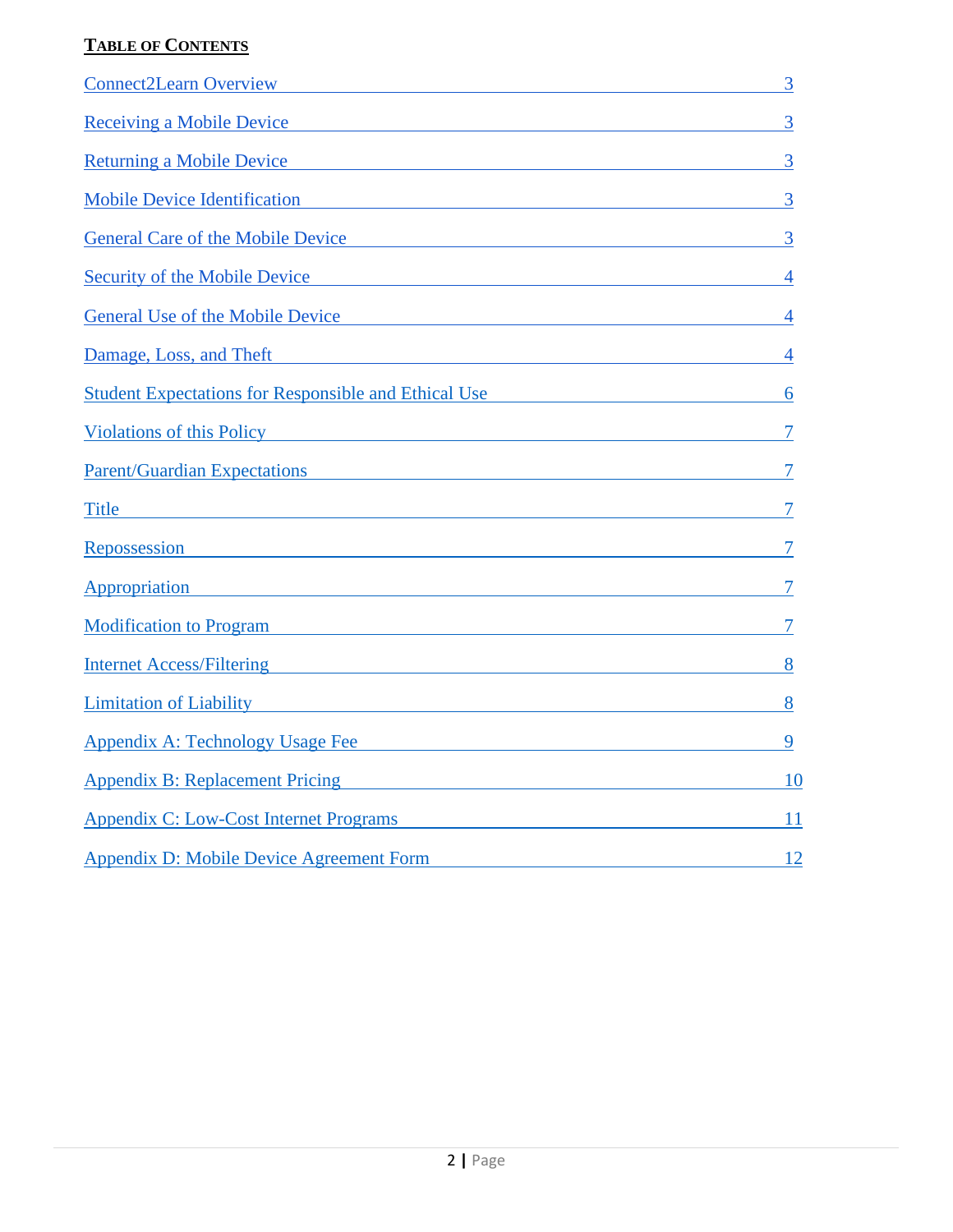#### <span id="page-2-0"></span>**OVERVIEW**

Beaufort County School District is committed to preparing students to be successful citizens in a global community. By providing a mobile device to all students in Kindergarten –  $12<sup>th</sup>$  grade, Connect2Learn allows students to access information, think critically, problem solve, collaborate, and create while learning to safely, ethically, and effectively utilize 21st century tools. students have the opportunity to continue learning outside of school by taking their mobile device home each day. This provides access to instructional programs, files, and schoolwork both at school and home. This handbook outlines the expectations for student use while providing both students and parents/guardians with procedures for appropriate use, care, and security.

#### <span id="page-2-1"></span>**RECEIVING A MOBILE DEVICE**

Beaufort County School District will issue each student a mobile device when the *Mobile Device Agreement Form* is signed and/or acknowledged during enrollment and the \$20 Technology Usage Fee is paid. Families in need of financial assistance to cover the Technology Usage fee may complete a waiver through their school Social Worker.

#### <span id="page-2-2"></span>**RETURNING A MOBILE DEVICE**

- At the completion of the school year, students are required to return their mobile device, carrying bag, charging accessories, and any other district-issued accessories on or before the date designated by school administration.
- If a student withdraws from or transfers to another school within the district, the device and all accessories must be returned to the current school no later than the student's last day at that school. If a student transfers to another school in Beaufort County, a new device will be issued to him or her at their new school.
- If a student does not return his/her mobile device prior to leaving school, at the completion of the school year, or at any time designated by school or district administration, they may be subject to legal action or criminal prosecution. Additionally, the student may be held liable for replacement costs of the device and accessories.

#### <span id="page-2-3"></span>**MOBILE DEVICE IDENTIFICATION**

Only district-applied identification labels (i.e., Beaufort County School District asset number/serial number) are permitted on mobile devices, cases, and accessories. Students may not remove or cover the district labels or identifying stickers on the mobile device and/or case. Writings, drawings, stickers and labels on the device are prohibited.

#### <span id="page-2-4"></span>**GENERAL CARE OF THE MOBILE DEVICE:**

Each student is responsible for the general care of his/her assigned mobile device.

- Devices that go home are equipped with either a carrying bag (laptops) or an Otterbox cover (iPads) to aid in the prevention of accidental damage. The carrying bag/Otterbox is not 100% effective in preventing damage; students should take proper care of the device at all times.
- Screen damage often occurs when pressure is applied to the screen. When in transition, the devices should be placed in the carrying bag. In an effort to protect the device in the bag, no other items should be placed in the bag.
- If the mobile device screen requires cleaning, only a clean, dry, microfiber cloth should be used. The use of cleansers of any type is prohibited. The device must be turned in to the school technology staff if additional cleaning is required.
- Cords and cables should be carefully inserted/removed from the device to prevent damage.
- Mobile devices should not be used in areas which may lead to damage or theft.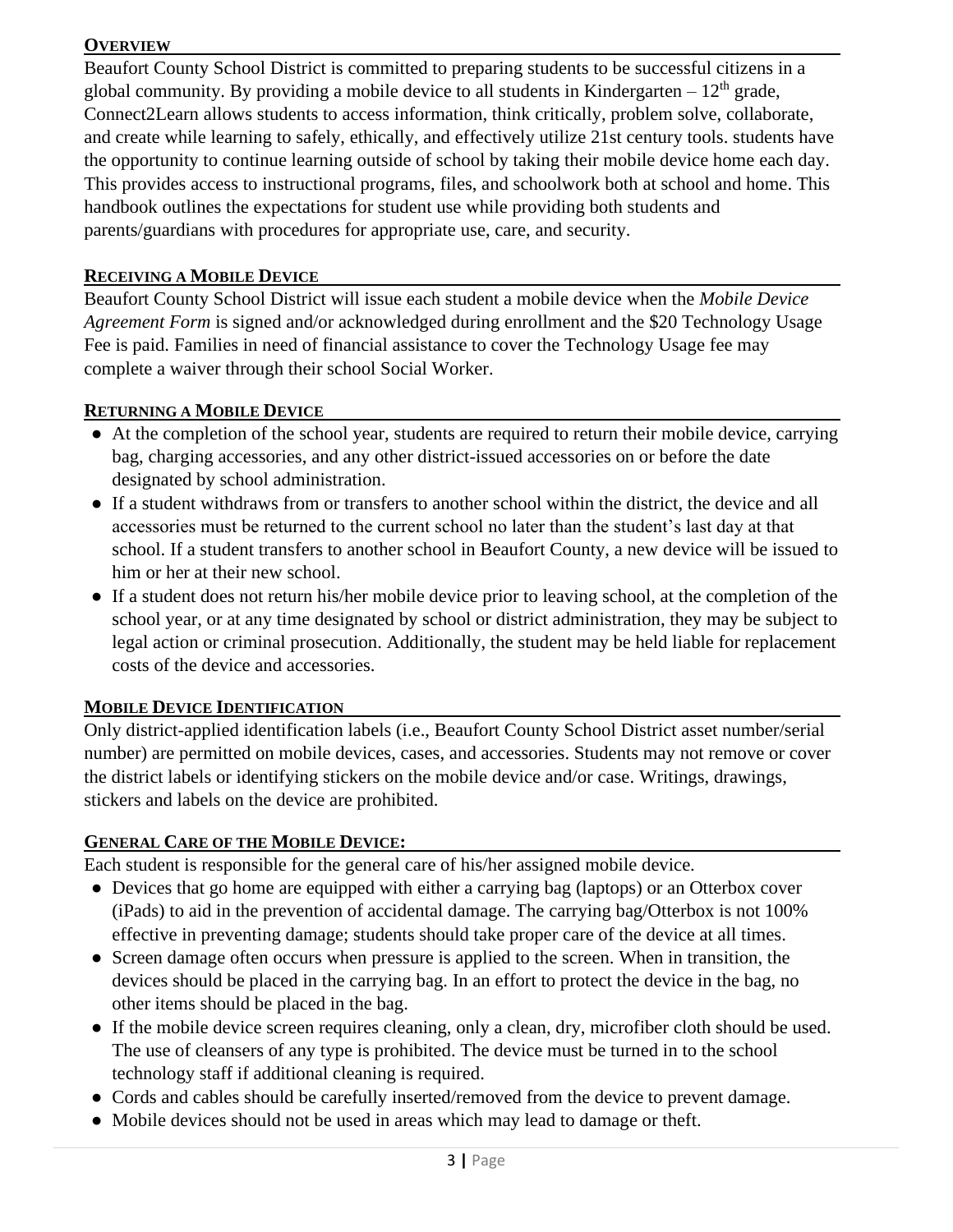- When using the power cord, the cord should not be left in areas that may be a tripping hazard.
- Any attempt to repair or tamper with the components of the device will be considered intentional damage.
- Student mobile devices in need of repair must be reported to the technology staff immediately. Technical support is only available during school hours.
- Mobile devices may need updating throughout the school year. Students are required to turn in their mobile devices when requested by school administration or technology staff. Students are responsible for making sure files are backed up.

### <span id="page-3-0"></span>**SECURITY OF THE MOBILE DEVICE**

Students are responsible for the security of their mobile device at all times, both on and off district property. Devices should never be left unsecured. All unsecured mobile devices will be confiscated by staff and disciplinary actions may be taken.

# <span id="page-3-1"></span>**GENERAL USE OF THE MOBILE DEVICE**

- Students who take their device home are required to bring their mobile devices to school each day fully charged. Students who leave mobile devices at home will be required to complete alternate assignments as determined by the teacher. Students may be subject to disciplinary action for repeatedly failing to bring the mobile device to school.
- Each student is responsible for all usage of and content stored on the device issued to them.
- Students are not permitted to lend their device or accessories to anyone or borrow another student's mobile device or accessories.
- Student devices are subject to routine monitoring by teachers, administrators, and technology staff. Users shall have no expectation of privacy while using the mobile device. Teachers, school administration and/or technology staff may conduct an individual search of a student's mobile device at any time, including any content stored on or communication conducted using the device.
- Students are responsible for maintaining the security of all usernames and passwords issued to them. Account usernames and passwords are never to be shared with anyone other than a teacher, school administrator, or technology staff. This includes network, software, and webbased application usernames and passwords.

# <span id="page-3-2"></span>**DAMAGE, LOSS, AND THEFT**

- If the mobile device is lost or stolen while at school, the student is required to contact a teacher or school administrator before leaving school for the day.
- If a mobile device is lost outside of school, the student or parent/guardian is required to notify school administration immediately upon returning to school.
- The student and/or parent/guardian is responsible for compensating the school district for a lost tablet, charging cable, and/or carrying bag. A refund will be issued if the lost item is recovered and turned in to the school by the end of the school calendar year. The refund will **only** be issued if the asset tag is intact, the asset tag matches the originally assigned student, and the item is still in working condition.
- If a mobile device is stolen outside of school, the student or parent/guardian is required to file a police report within 24 hours. After filing the police report, the student or parent/guardian shall notify school administration the following school day and submit a copy of the police report. Failure to report a stolen device within five school days will result in a student being held financially responsible for replacement of device.
- All attempts to recover a stolen device will be done by school administration or law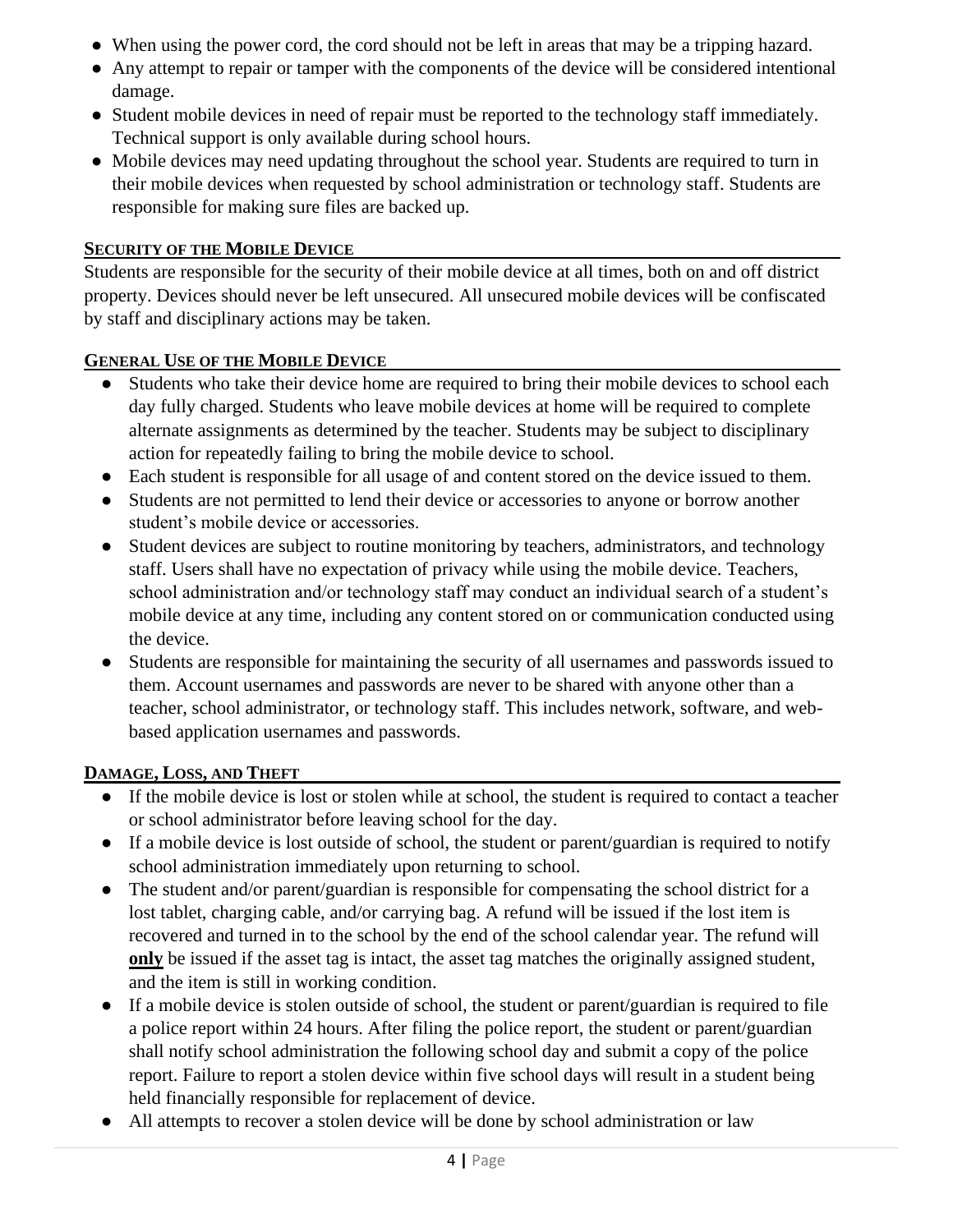enforcement. Students or parents shall **never** attempt to recover a stolen device.

- The student and/or parent/guardian is responsible for compensating the school district for repairs or replacement costs due to intentional damage, negligence, misuse and/or violating the *Mobile Device Student/Parent Handbook* or *Acceptable Use Policy for Technology*. Decisions regarding neglect, intentional damage, and misuse will be made by school administration, District Technology Staff and/or the HP Authorized Repair Representative.
- A list of replacement costs is included in Appendix B of this handbook.

# <span id="page-4-0"></span>**STUDENT EXPECTATIONS FOR RESPONSIBLE AND ETHICAL USE**

Students should understand the rules and expectations that apply to non-technology related conduct and communication also govern the student use of technology.

Students are expected to:

- Understand that they are responsible for the care, content, and usage of the mobile device and all accessories issued to them
- Bring the mobile device to school fully charged each day
- Follow all procedures of enrollment and security setup for identification of the mobile device
- Use the mobile device in ways that are appropriate and educational
- Understand that the mobile device is the property of Beaufort County School District and is subject to inspection at any time without notice
- Keep the mobile device away from food, beverages, sinks, water fountains or any other area that may cause damage to the device.
- Close device lid and place in the carrying bag when in transition.
- Follow all procedures for reporting a lost, stolen, or damaged device as outlined in this handbook
- Engage in positive discussions while using communicative and collaborative technology
- Alert a teacher if he/she sees threatening, inappropriate, or harmful content online
- Be cautious to protect the safety of themselves and others
- Return the mobile device and accessories to school when requested by the school or district
- Understand that they are responsible for the repair and replacement costs due to intentional damage, loss, negligence, misuse and/or violating *Mobile Device Student/Parent Handbook* or *Acceptable Use Policy for Technology*
- Understand that the use of the mobile device is a privilege and can be taken away at any time

Students may **NOT**:

- Use school technologies in a way that could be personally or physically harmful
- Lend their mobile device or accessories to anyone or borrow another student's mobile device or accessories
- Remove any district labels or identifying stickers on the mobile device and/or accessories
- Attempt to repair, reconfigure or reset the mobile device; only school district authorized personnel may repair, reconfigure, or reset the mobile devices
- Modify or change settings on the device in an effort to circumvent the district's content filters; this includes proxy software and websites
- Attempt to install any software that is not approved by the Beaufort County School District
- Place drawings, stickers, or labels on the device
- Share their network or application usernames or passwords with anyone other than a teacher, school administrator, or technology staff
- Attempt to photograph or find inappropriate or dangerous images or content including drugs, alcohol, gangs, weapons, and/or pornography (real or cartoon)
- Engage in cyber-bullying, harassment, or disrespectful conduct toward others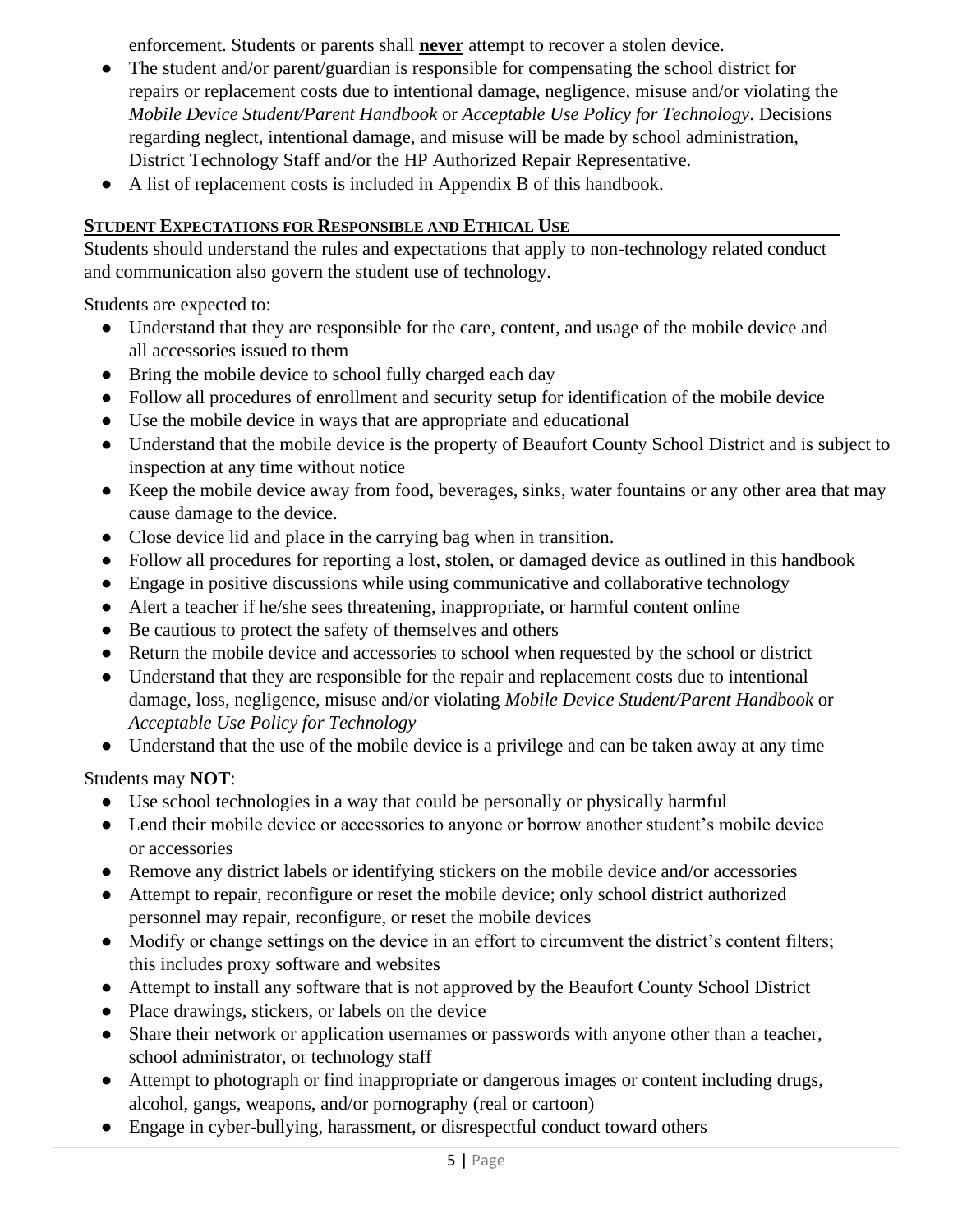- Post personally-identifying information about themselves or others
- Use school technologies for illegal activities or to pursue information on such activities
- Attempt to hack or access sites, servers, or content that isn't intended for their use
- Use the mobile device to cheat on any assignments
- Engage in inappropriate communications with others online

#### <span id="page-5-0"></span>**VIOLATIONS OF THIS POLICY**

Violations of this policy will be handled in accordance with Beaufort County School District's *Student Discipline Code of Conduct*. Disciplinary repercussions include but are not limited to:

- Suspension of network, technology, or mobile device privileges
- Notification to parents
- Detention, suspension, or expulsion from school and school-related activities
- Legal action and/or prosecution

#### <span id="page-5-1"></span>**PARENT/GUARDIAN EXPECTATIONS**

In order for students to experience the benefits of Connect2Learn, Beaufort County School District encourages each parent/guardian to:

- Understand that attempts to recover a stolen device will be done by school administration or law enforcement. Students or parents shall **never** attempt to recover a stolen device.
- Ensure their child is following the guidelines in the *Mobile Device Student/Parent Handbook* and *Acceptable Use Policy for Technology*.
- Ensure that their child returns all equipment on or before the date specified by the school administration or upon leaving the district.

When a student is using a mobile device at home:

- Monitor the child's internet use and adherence to the *Acceptable Use Policy for Technology*..
- Ensure that only the student will use his/her mobile device for school-related purposes.

#### <span id="page-5-2"></span>**TITLE**

Legal title to the property is with the district and shall, at all times, remain with the district. A student's right of possession and use is limited to and conditioned upon his/her full and complete compliance with Beaufort County School District's *Mobile Device Student/Parent Handbook* and *Acceptable Use Policy for Technology*. The student is responsible for the care, use, and security of the mobile device and accessories at all times.

#### <span id="page-5-3"></span>**REPOSSESSION**

Beaufort County School District reserves the right to repossess a mobile device at any time if the student does not comply with all terms of Beaufort County School District's *Mobile Device Student/Parent Handbook* and *Acceptable Use Policy for Technology*.

#### <span id="page-5-4"></span>**APPROPRIATION**

Failure to return the property in a timely manner, as requested by school administration, will be referred to local law enforcement.

#### <span id="page-5-5"></span>**MODIFICATION TO PROGRAM**

Beaufort County School District reserves the right to modify this program or its terms at any time.

#### <span id="page-5-6"></span>**INTERNET ACCESS/FILTERING**

● It is the responsibility of each student to adhere to the *Mobile Device Student/Parent*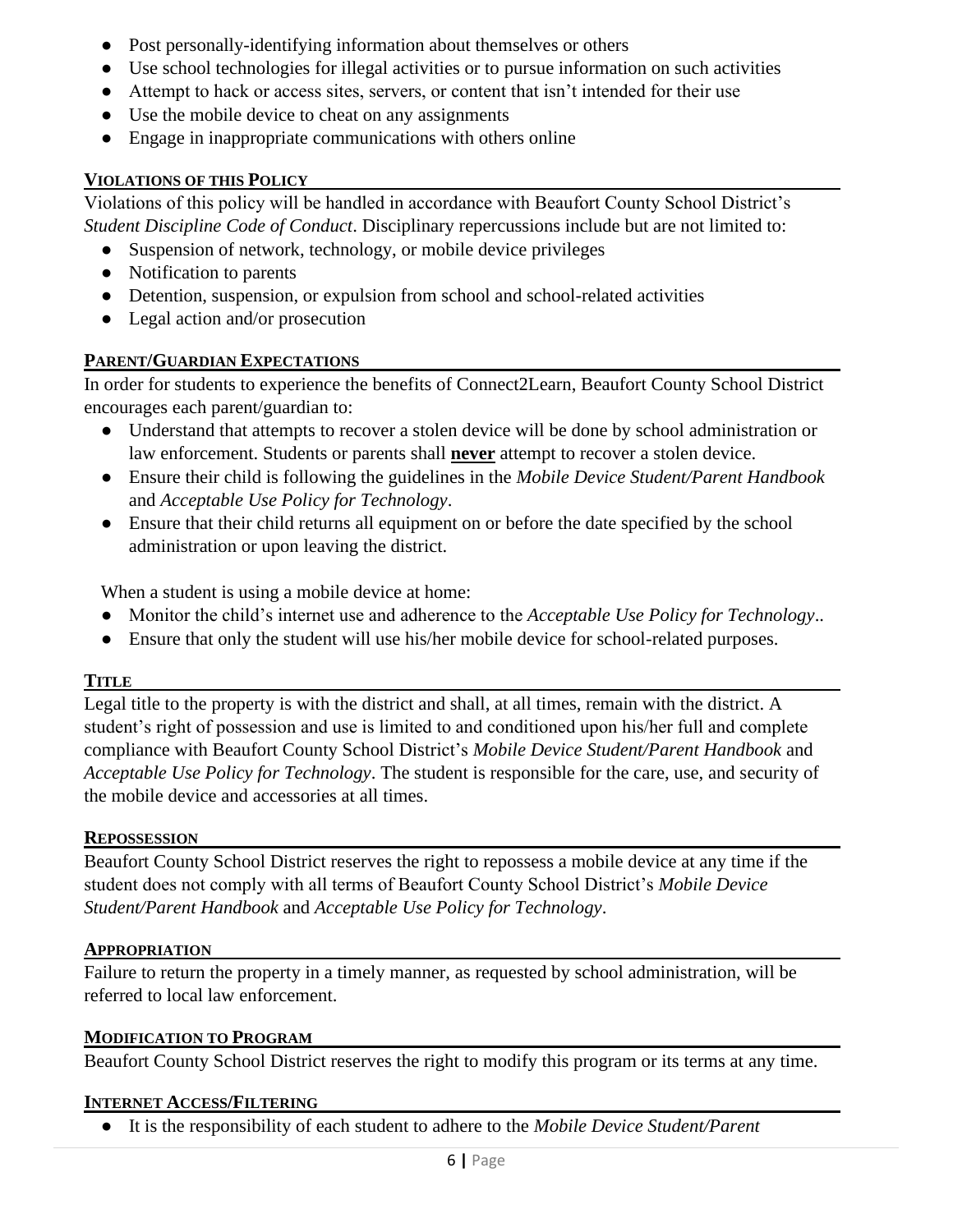*Handbook* and *Acceptable Use Policy for Technology* while at home and school.

- An internet content filtering solution is maintained by Beaufort County School District for school and home use on mobile devices. While this filtering solution is very effective, the district cannot guarantee that access to all inappropriate sites will be blocked.
- Beaufort County School District is not responsible for problems suffered while on the network or internet. Use of information obtained through the internet is at the user's risk.
- Students are prohibited from modifying or changing settings on the mobile device in an effort to circumvent the district's content filter; this includes proxy software and websites.
- Beaufort County School District will not serve as the internet service provider for student home use. For students to access the internet at home, the parent/guardian must subscribe through an internet service provider. If students do not have home internet access, there are a variety of options for connecting to the internet including, but not limited to, public libraries and public businesses that provide free Wi-Fi access to patrons. Additionally, information about low-cost broadband internet programs is outlined in Appendix C of this handbook.

# <span id="page-6-0"></span>**LIMITATION OF LIABILITY**

- While Beaufort County School District employs filtering, safety and security mechanisms and attempts to ensure their proper function, it makes no guarantee as to its effectiveness.
- Beaufort County School District will not be responsible, financially or otherwise, for unauthorized transactions conducted using the mobile device.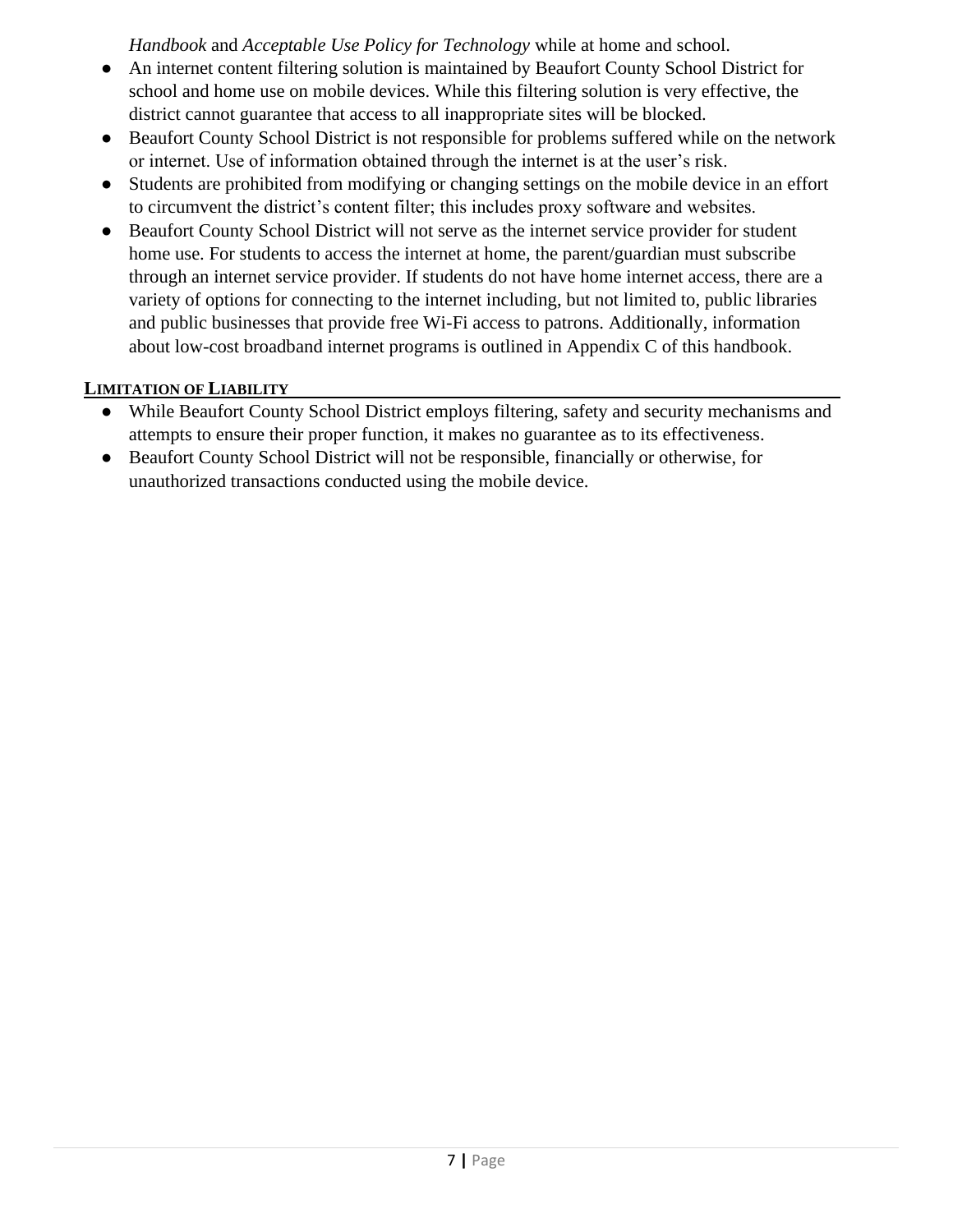#### <span id="page-7-0"></span>**APPENDIX A: TECHNOLOGY USAGE FEE (APPLIES TO ALL STUDENTS THAT TAKE MOBILE DEVICE HOME)**

In an effort to sustain and support Connect2Learn, each student in grades K-12 will be required to pay an annual, non-refundable Technology Usage Fee of \$20. If the fee creates a financial hardship on the student or parent/guardian, they may contact their school's administration for options to assist with payment. The student or parent/guardian is responsible for all repair and replacement costs that are not covered by the annual Technology Usage Fee.

Technology Usage Fees and Replacement/Repair fees may be paid via cash or check at each school or online through Beaufort County School District's Online School Payments Portal at [http://osp.osmsinc.com/beaufortsc/.](http://osp.osmsinc.com/beaufortsc/)

The Technology Usage Fee **will** cover damage costs associated with the following:

- First repair of device due to accidental damage (as determined by HP Authorized Repair Representative)
- Replacement of a stolen device (unless stolen due to student neglect); student or parent/guardian must submit a police report within 24 hours in order to be issued a replacement device (Limit of one replacement per school year)

The Technology Usage Fee **will not** cover costs associated with the following: (students and/or parent or guardian are responsible for all repair or replacement costs associated with the following)

- Repairs due to accidental damage in excess of one occurrence per school year
- Repairs due to intentional damage, neglect or misuse of the device
- Repairs of damage caused by violating the *Mobile Device Student/Parent Handbook* or *Acceptable Use Policy for Technology*
- Repairs due to a student and/or family members attempt to repair, reconfigure or reset the mobile device (any attempt to tamper with the internal components of the device will be considered intentional damage)
- Replacement of a device stolen due to student neglect; or replacement of a stolen device in excess of one per school year
- Replacement of a lost device and/or accessories including carrying bag and charging accessories.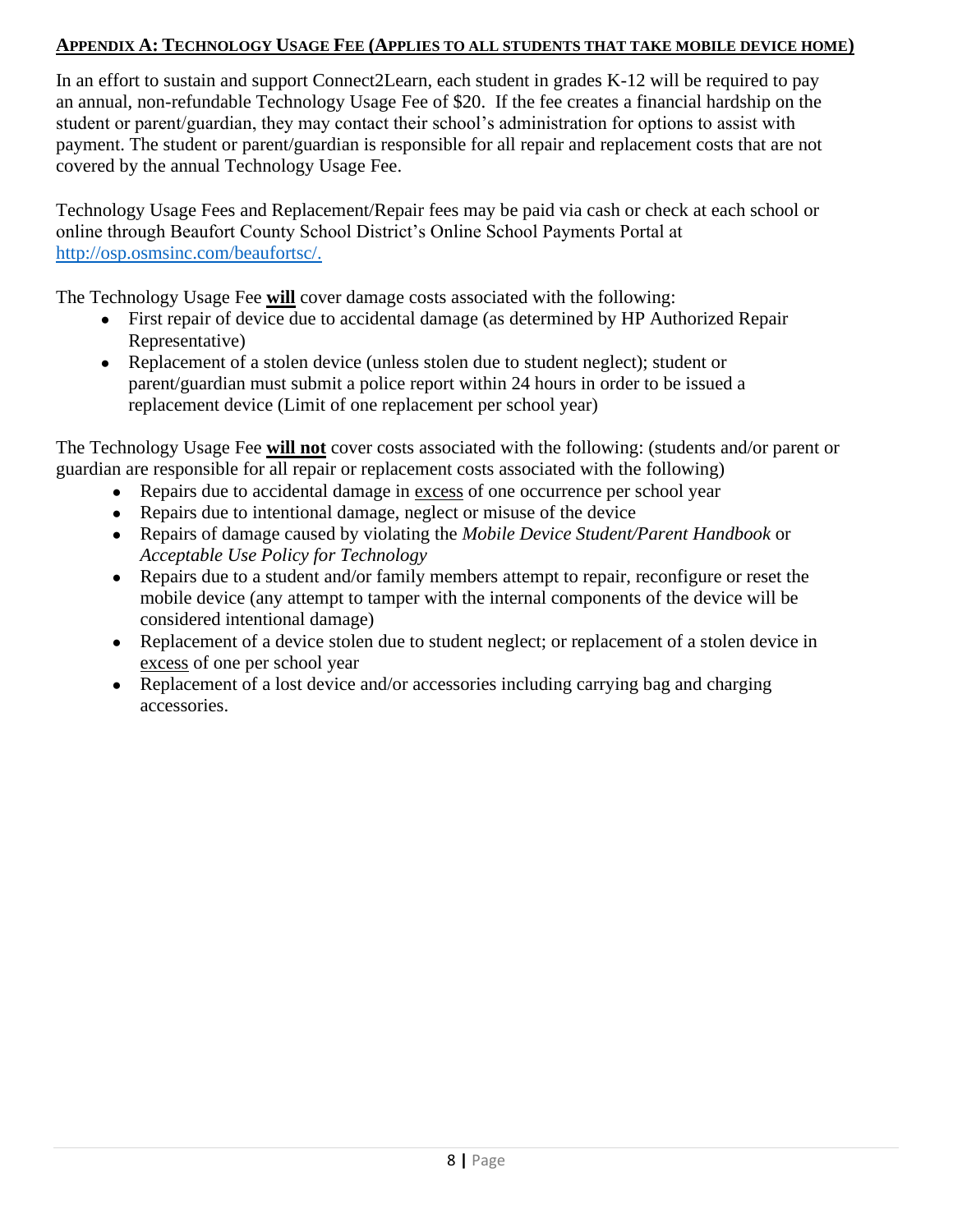#### <span id="page-8-0"></span>**APPENDIX B: REPLACEMENT/REPAIR PRICING**

| HP X360 G1 Replacement Pricing (Grades 6-8)               |          |  |
|-----------------------------------------------------------|----------|--|
| <b>Item</b>                                               | Price    |  |
| HP X360 G1 Tablet Replacement Cost                        | \$561.00 |  |
| HP X360 G1 Screen Replacement (including webcam built in) | \$345.00 |  |
| HP X360 G1 EE System Board Replacement                    | \$325.00 |  |
| HP X360 G1 LCD Back Cover Enclosure                       | \$125.00 |  |
| HP X360 G1 Base Enclosure                                 | \$95.00  |  |
| HP X360 G1 Top Cover with Keyboard Replacement            | \$89.00  |  |
| HP X360 G1Webcam in Top Cover Replacement                 | \$45.00  |  |
| HP X360 G1 Charging Adapter Replacement                   | \$50.00  |  |
| <b>Replacement Carrying Bag</b>                           | \$20.00  |  |

| HP X360 $G5$ Replacement Pricing (Grades 2-5 & 9-12)      |              |  |
|-----------------------------------------------------------|--------------|--|
| <b>Item</b>                                               | <b>Price</b> |  |
| HP X360 G5 Tablet Replacement Cost                        | \$635.00     |  |
| HP X360 G5 Screen Replacement (including webcam built in) | \$389.00     |  |
| HP X360 G5 EE System Board Replacement                    | \$549.00     |  |
| HP X360 G5 Base Enclosure                                 | \$95.00      |  |
| HP X360 G5 Top Cover with Keyboard Replacement            | \$95.00      |  |
| HP X360 G5 Webcam in Top Cover Replacement                | \$75.00      |  |
| HP X360 G5 Touchpad                                       | \$65.00      |  |
| HP X360 G5 Charging Adapter Replacement                   | \$50.00      |  |
| <b>Replacement Carrying Bag</b>                           | \$20.00      |  |

| <b>iPad Replacement Pricing</b> |              |  |
|---------------------------------|--------------|--|
| <b>Item</b>                     | <b>Price</b> |  |
| Apple iPad Replacement          | \$299.00     |  |
| <b>Otterbox Case</b>            | \$45.00      |  |
| iPad USB-C Charging Adapter     | \$19.00      |  |
| iPad USB-C to Lightning Cable   | \$19.00      |  |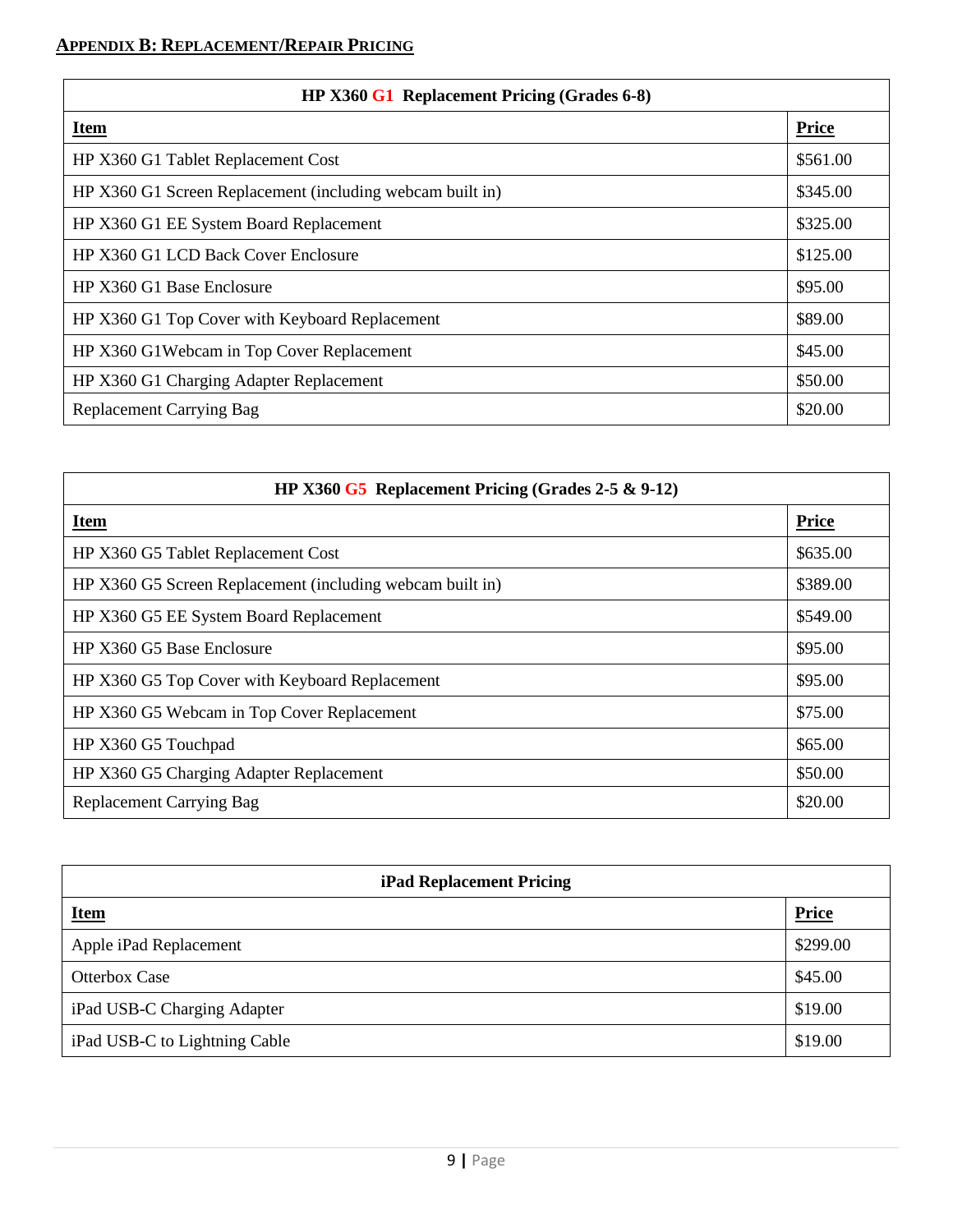### <span id="page-9-0"></span>**APPENDIX C: LOW-COST INTERNET PROGRAMS**

Various internet service providers who service the residents of Beaufort County offer low-cost broadband internet service for qualifying families. Information about the low-cost programs offered by these service providers is listed below. Please note that Beaufort County School District is not affiliated with any of these programs. We are simply including this information to make families aware of the various low-cost internet solutions that are available. All questions should be directed to the internet service provider, not to Beaufort County School District.

| <b>FF</b> HARGRAY                                                 | Hargray Jumpstart Internet, 1-877-Hargray<br>https://bit.ly/hargrayjumpstart                                                                |
|-------------------------------------------------------------------|---------------------------------------------------------------------------------------------------------------------------------------------|
| <b>INTERNET I</b><br><b>ESSENTIALS I</b><br>from Comcast <b>I</b> | Comcast Internet Essentials, 1-855-846-8376<br>http://internetessentials.com                                                                |
| $\sum$ AT&T                                                       | AT&T - Only for students participating in the<br>Supplemental Nutrition Assistance Program (SNAP)<br>1-855-220-5225, https://att.com/access |